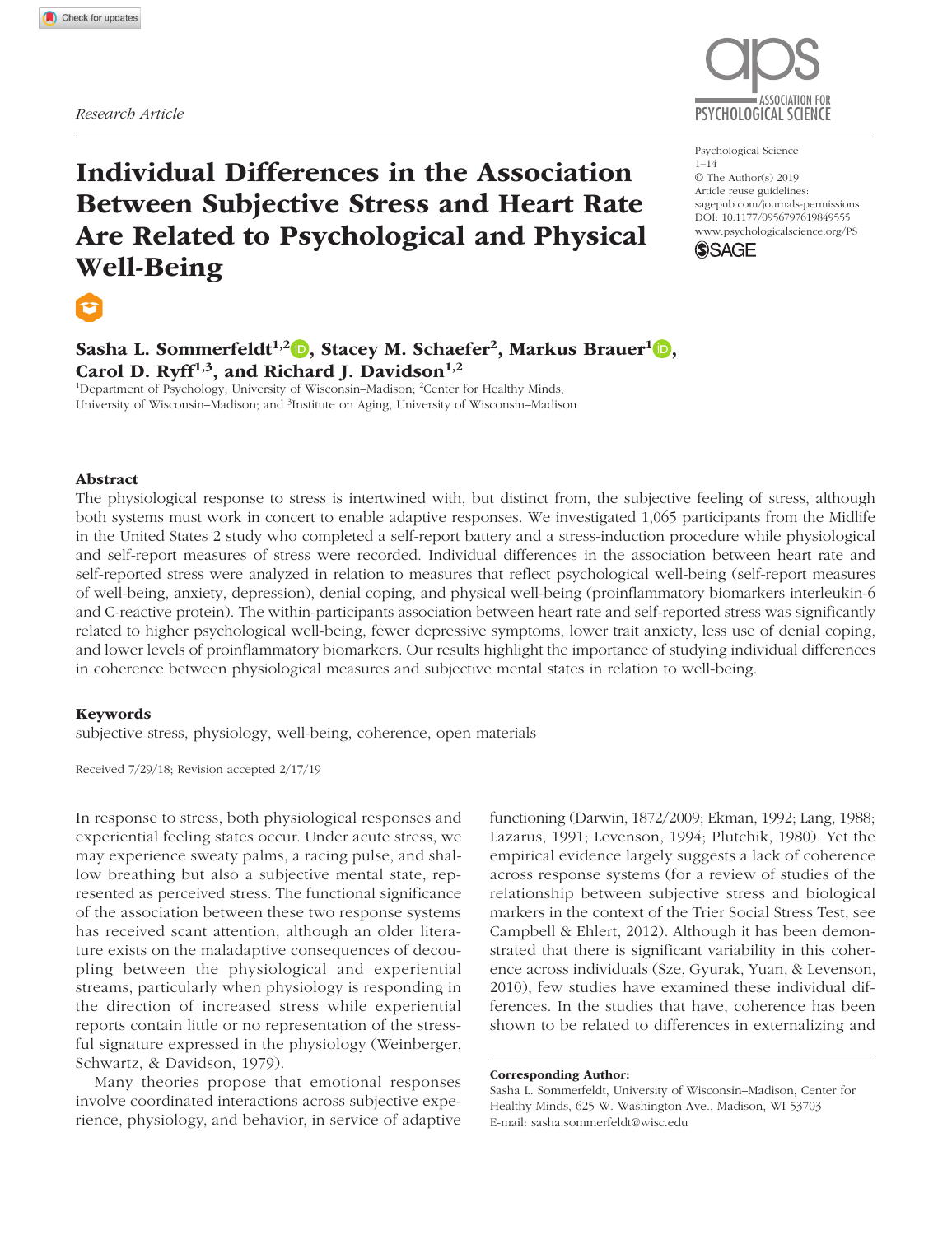internalizing problems (Hastings et al., 2009), attachment style (Ditzen et al., 2008), phase of menstrual cycle (Olson, 2006), gender (Avero & Calvo, 1999), and training in meditation and dance (Sze et al., 2010). No studies have examined whether coherence is related broadly to adaptive functioning. In the present study, the degree to which individuals' self-reports of their subjective stress experience is associated with their heart rate across phases of a stress-induction paradigm is a key measure of interest. We refer to this within-participants measure as *stress–heart rate coherence*. We examined the relationship between stress–heart rate coherence and multiple measures of psychological and physical well-being, as well as denial coping for construct validity.

#### Why Stress?

Stress reliably activates the sympathetic nervous system and thus modifies measurable physiological indicators, and we would expect variation in the degree of subjective stress that individuals experience. In response to perceived stressors, the brain initiates a physiological response preparing the animal to fight or flee the cause of stress. Through cascades of neurotransmitters, including norepinephrine and corticotropin-releasing hormone, stress activates the sympathetic nervous system, and its effects course through the body, accelerating heart and lung action, increasing blood pressure through constriction of blood vessels, and constricting pupils, while also increasing arousal and alertness, promoting vigilance, and focusing attention through more direct actions on the central nervous system (Chrousos, 2009).

# Functional Significance

The extent to which self-reported experience mirrors physiology may have important functional significance. Weak stress–heart rate coherence reveals a disconnection between the state of the body and the mental state. Weak stress–heart rate coherence may be evident in individuals who lack awareness of their own mental states, have limited ability to appropriately label their mental states (as in alexithymia), or have a tendency to deny or suppress their feelings. In particular, denial coping, which is a tendency to cope with stress by denying the reality of a stressor or avoiding beliefs that the stressor exists (Carver, Scheier, & Weintraub, 1989), is likely to be tied to low stress–heart rate coherence.

Additionally, identification of mental states that correspond strongly with concomitant physiology may decrease the degree to which these states bias the perception of other unrelated stimuli. For example, Lapate, Rokers, Li, and Davidson (2014) demonstrated that physiological arousal in response to a previously presented fearful stimulus biased the evaluation of novel neutral faces only when that fearful stimulus was presented outside of awareness. When subjects are aware that they have seen a fearful stimulus, they may be better able to accurately ascribe their physiological arousal to its source and thus evaluate subsequently presented neutral faces with less bias. Even when subjects are aware of stimuli, they may not be aware of how stimuli influence their own mind and physiology. For example, Grupe et al. (2018) demonstrated that affective coloring of neutral stimuli by preceding emotional stimuli depends on individual differences in affective style. Awareness of ties between physiology and subjective experience may reduce affective bias to provide a more accurate depiction of reality and thus inform more adaptive responses to it.

Over time, patterns of effectively coping with stress and preventing its spillover to subsequent events should benefit psychological and physical well-being. Although the acute stress response is theorized to have evolved as an adaptive response, when it is ineffectively regulated and sustained, there can be negative consequences on behavior and physical health (Miller, Cohen, & Ritchey, 2002). Chronic stress has been linked to depression and anxiety (Chiba et al., 2012). These disorders are often associated with negative biases (Gotlib & Joormann, 2010), which may be a result of a disconnection between subjective experience and physiology. Chronic stress also affects the immune system by impairing effective termination of inflammatory responses. Levels of the proinflammatory cytokines interleukin-6 (IL-6) and C-reactive protein (CRP) are commonly found to be elevated in the context of chronic stress and are believed to be markers of chronic systemic inflammation. Stress–heart rate coherence has the potential to benefit psychological and physical wellbeing by contributing to a more accurate perception of the environment and more successful coping. Over time, these processes may buffer against negative consequences of chronic stress by facilitating efficient recovery from stress responses and preventing the initiation of additional stress responses to unrelated subsequent events that may otherwise be interpreted negatively through affective coloring.

The current study's guiding hypothesis was that greater stress–heart rate coherence would be associated with greater psychological and physical well-being. Psychological well-being was indexed by higher scores on a standardized scale of well-being as well as fewer depressive symptoms and lower trait anxiety. Physical well-being was indexed by lower levels of proinflammatory biomarkers IL-6 and CRP in blood plasma. We also examined the relationship between stress–heart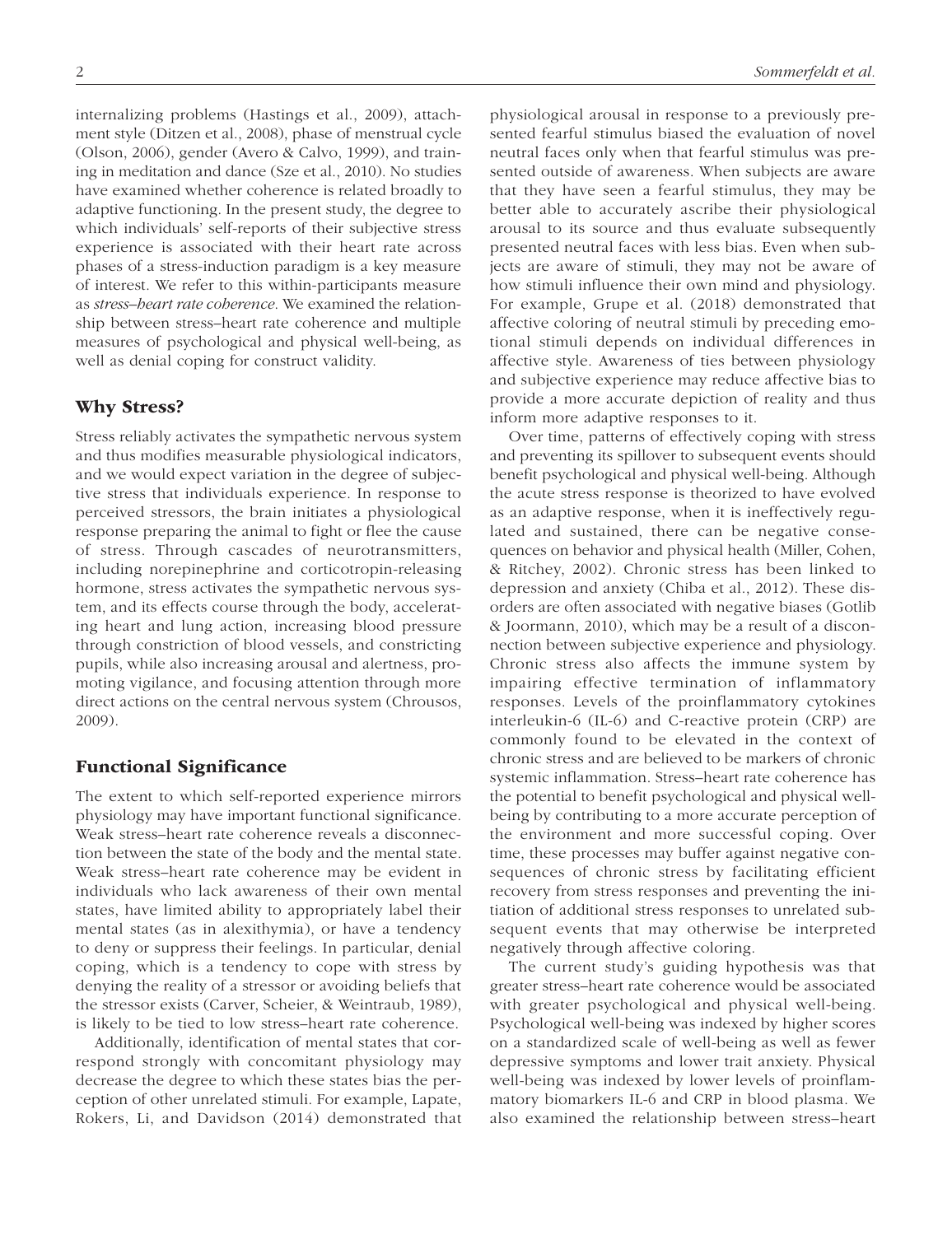|  |  |  |  | Table 1. Sample Characteristics |
|--|--|--|--|---------------------------------|
|--|--|--|--|---------------------------------|

| Variable                                                  | Value                                                 |  |  |  |
|-----------------------------------------------------------|-------------------------------------------------------|--|--|--|
| Sample size $(N)$                                         | 1,065                                                 |  |  |  |
| Female                                                    | $n = 610(57.2\%)$                                     |  |  |  |
| Age in years (at stress induction)                        | $M = 56.4$ (SD = 11.21), range = 35-86                |  |  |  |
| Months between survey and stress induction                | $M = 25.89$ ( <i>SD</i> = 14.19), range = 0–62        |  |  |  |
| Race                                                      |                                                       |  |  |  |
| Asian                                                     | $n = 3(0.2\%)$                                        |  |  |  |
| <b>Black</b>                                              | $n = 193(18.1\%)$                                     |  |  |  |
| Native American or Alaska Native Aleutian Islander/Eskimo | $n = 14$ (1.3%)                                       |  |  |  |
| White                                                     | $n = 825(77.5%)$                                      |  |  |  |
| Other                                                     | $n = 27(2.5%)$                                        |  |  |  |
| Don't know, refused to report, and missing                | $n = 3$                                               |  |  |  |
| MIDUS subsample                                           |                                                       |  |  |  |
| Main                                                      | $n = 521 (48.9\%)$                                    |  |  |  |
| Sibling                                                   | $n = 6(0.5\%)$                                        |  |  |  |
| Twin                                                      | $n = 337 (31.9\%)$                                    |  |  |  |
| City oversample                                           | $n = 19(1.8\%)$                                       |  |  |  |
| Milwaukee                                                 | $n = 182$ (17.2%)                                     |  |  |  |
| Twins                                                     |                                                       |  |  |  |
| Twin pairs                                                | $N = 118$ pairs (2 pairs from one family)             |  |  |  |
| Monozygotic                                               | $n = 64$ pairs                                        |  |  |  |
| Dizygotic same sex                                        | $n = 28$ pairs                                        |  |  |  |
| Dizygotic different sex                                   | $n = 23$ pairs                                        |  |  |  |
| Unable to determine zygosity                              | $n = 1$ pair                                          |  |  |  |
| Twin singletons                                           | $N = 101$ (cotwin not in subsample for this analysis) |  |  |  |
| Nontwin siblings                                          |                                                       |  |  |  |
| Three siblings                                            | $n = 3$ (same family)                                 |  |  |  |
| Two siblings                                              | $n = 8$ (four families)                               |  |  |  |

Note: MIDUS = Midlife in the United States.

rate coherence and denial coping to expand the nomological network of stress–heart rate coherence because we believed that denial coping would lead to a disconnection between physiology and subjective reports, to the degree that subjective reports deny the existence of a mental state.

# Method

# *Participants*

Data were collected from 2004 to 2009 as part of the second wave of the Midlife in the United States (MIDUS) study, a national longitudinal study of health and wellbeing ([www.midus.wisc.edu\)](www.midus.wisc.edu). Participants completed surveys ( $N = 4,963$ ), and a subsample participated in a biomarker project that included a stress-induction session ( $n = 1,255$ ). The sample size for the current study was predetermined by existing MIDUS data and included all participants with sufficient data on the measures of interest. Participants without five complete and valid data points for self-reported stress were excluded from the analyses. The final total sample for the present study was 1,065, which is adequate to detect even small effects. Demographic statistics for the sample are provided in Table 1.

Briefly, participants were between the ages of 35 and 86 years  $(M = 56$  years,  $SD = 11$ ) at the time of the stress-induction substudy, and 57.2% were female (*n* = 610). Overall, the sample was predominantly White (77.5%), and a significant percentage (18.1%) was African American. The sample included 118 twin pairs and 11 nontwin siblings (one family with 3 siblings, and four families with 2 siblings). Because siblings present a source of nonindependence in the data, we adjusted for family membership in our models. Participants completed the biomarker substudy between 0 and 62 months ( $M = 25.9$  months,  $SD = 14.19$ ) following the survey study. Part II in [Supplemental Results](https://journals.sagepub.com/doi/suppl/10.1177/0956797619849555) (see the [Supplemental Material](https://journals.sagepub.com/doi/suppl/10.1177/0956797619849555) available online) includes a description of analyses investigating the impact of this lag between the two studies on the results. Lag did not significantly moderate results nor did adjusting for lag impact the significance of any findings.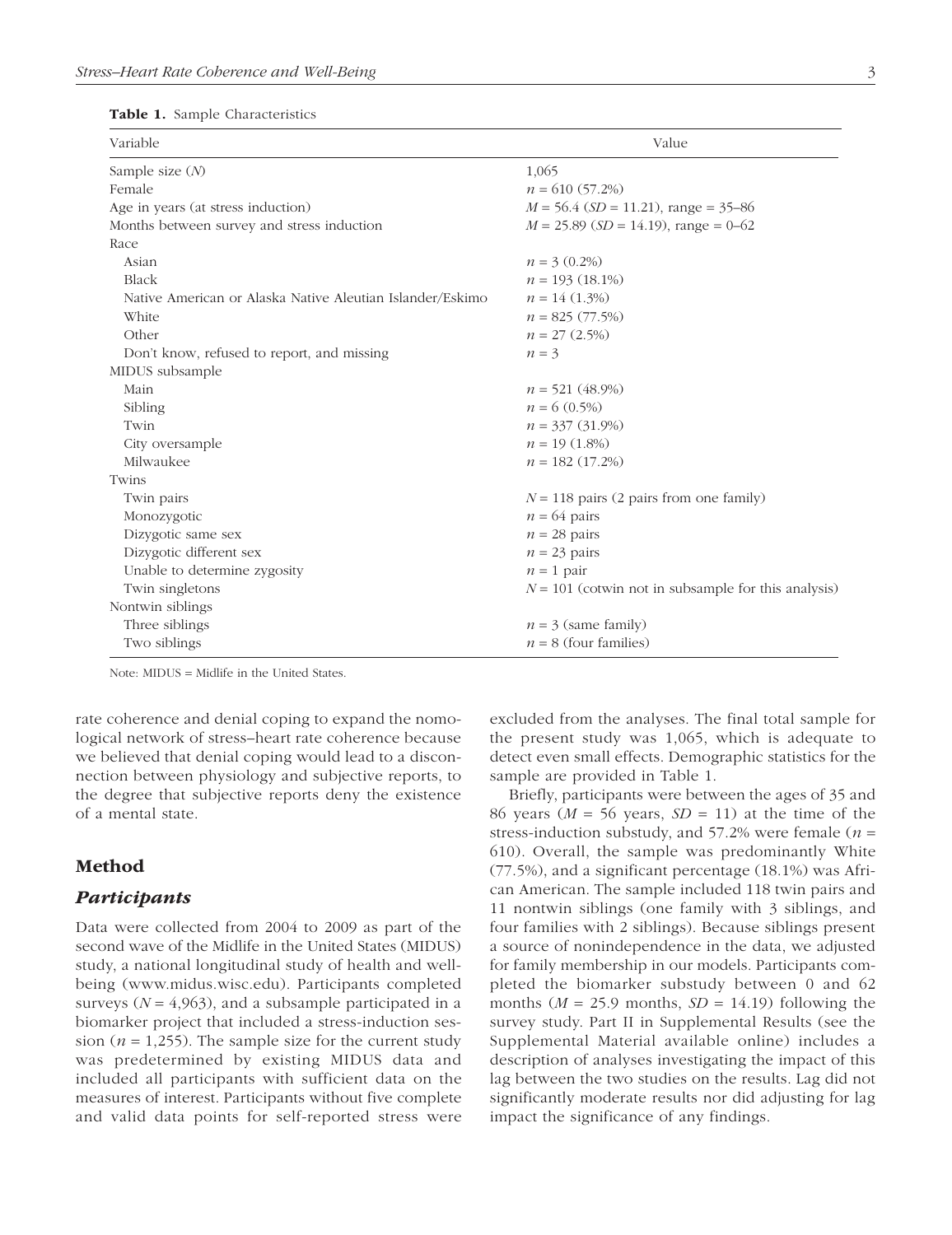# *Procedure*

Participants completed a standardized laboratory-based experimental stress-induction paradigm designed to measure cardiovascular reactivity and recovery from stress (Crowley et al., 2011; Love, Seeman, Weinstein, & Ryff, 2010; Shcheslavskaya et al., 2010; detailed documentation of the study protocol is publicly available at http://[www.midus.wisc.edu/](www.midus.wisc.edu)midus2/project4/). The data were collected at the University of California, Los Angeles; Georgetown University; and the University of Wisconsin and processed at the Columbia University Medical Center in the laboratory of Richard Sloan. Figure 1 depicts the distribution of heart rate and self-reported stress levels across the course of the stress-induction paradigm.

The stress-induction paradigm involved a resting baseline (11 min); two cognitive-psychological stressor tasks (6 min each; counterbalanced across participants); a seated, resting period after each task (recovery period; 6 min each); and an orthostatic challenge, which involved moving from a seated to a standing position and remaining standing (6 min). The orthostatic phase of the task was not included in the analyses because changes in heart rate during this phase are confounded with physical movement. Thus, we examined five phases of interest: baseline, first stressor task, first recovery, second stressor task, and second recovery.

Participants' heart rate was measured using electrocardiograph electrodes placed on the left and right shoulders and in the left lower quadrant. Heart rate was measured continuously over every phase of the task. Heart rate was calculated as an average of all valid interbeat intervals and converted from interbeat-interval units (milliseconds) to beats-per-minute units. The average of a 5-min epoch was analyzed for each of the five phases of the task. Each epoch was scored for quality, and only epochs containing a full 5 min of good signal quality, without any designated invalid intervals of data that had to be omitted, were included in the analysis. We chose to examine the average heart rate for each phase of the task because the precise timing of each subjective report was not recorded on the physiological time series, and subjective reports did not necessarily occur during the peak physiological response. We focused on heart rate as our indicator of physiological arousal because it is accessible to conscious awareness, unlike heart rate variability and blood pressure, and is not liable to voluntary control, unlike respiration. However, we acknowledge that increases in heart rate do not purely reflect increases in sympathetic activation but also reflect parasympathetic withdrawal.

Participants were informed at the beginning of the session that, periodically, they would be asked for a verbal stress rating on a scale from 1 (*not stressed at*  *all*) to 10 (*extremely stressed*). The experimenter prompted each participant to verbally report his or her level of stress approximately 20 to 30 s before the end of each phase of the task. Thus, a total of six selfreports of stress were collected during the session, near the end of each phase: baseline, during each stressor task, during the recovery period following each stressor task, and after the orthostatic challenge. The first five self-reports of stress were used, excluding the orthostatic time point.

# *Psychological stressors*

**Stroop color-word task.** Participants completed a modified Stroop color-word task (Stroop, 1935). One of four color-name words was presented in a font color that was either congruent or incongruent with the word itself. The colored color-name stimulus appeared on screen, and participants pressed one of four keys on a keypad corresponding to the color of the letters in the word, not the color name. The rate of stimuli was modified according to participant performance to roughly standardize the degree of stressfulness. This standardization was set so that participants achieved an overall accuracy of 67%.

*Morgan and Turner Hewitt (MATH) task.* The MATH task (Turner et al., 1986; Turner, Sims, Carroll, Morgan, & Hewitt, 1987) is a mental arithmetic task designed for use as a psychological stressor in laboratory studies of cardiovascular reactivity. Participants were required to solve problems of mental addition or subtraction of two numbers. Problem difficulty could vary across five levels, ranging from problems of 1-digit  $\pm$  1-digit numbers (Level 1) to  $3$ -digit  $\pm$  3-digit numbers (Level 5). The task always began at Level 3; difficulty was adjusted on each trial by accuracy on the previous trial.

# *Psychological well-being*

*Psychological Well-Being (PWB) scale.* Participants completed the 42-item version of Ryff's (1989) PWB scale as part of the survey project in MIDUS. The scale consists of six subscales with 7 items each: autonomy, environmental mastery, personal growth, positive relations with others, purpose in life, and self-acceptance. Participants indicate on a 7-point Likert-type scale how true each statement is of themselves; higher scores indicate greater well-being. In the survey sample of 4,019 participants (precise sample sizes vary because of missing data for different scales), of which the current sample is a subset, Cronbach's alpha for subscales were .40 for autonomy, .54 for environmental mastery, .54 for personal growth, .63 for positive relations with others, .29 for purpose in life, and .66 for self-acceptance. PWB scores were divided by 10 for better representation of estimates and standard errors.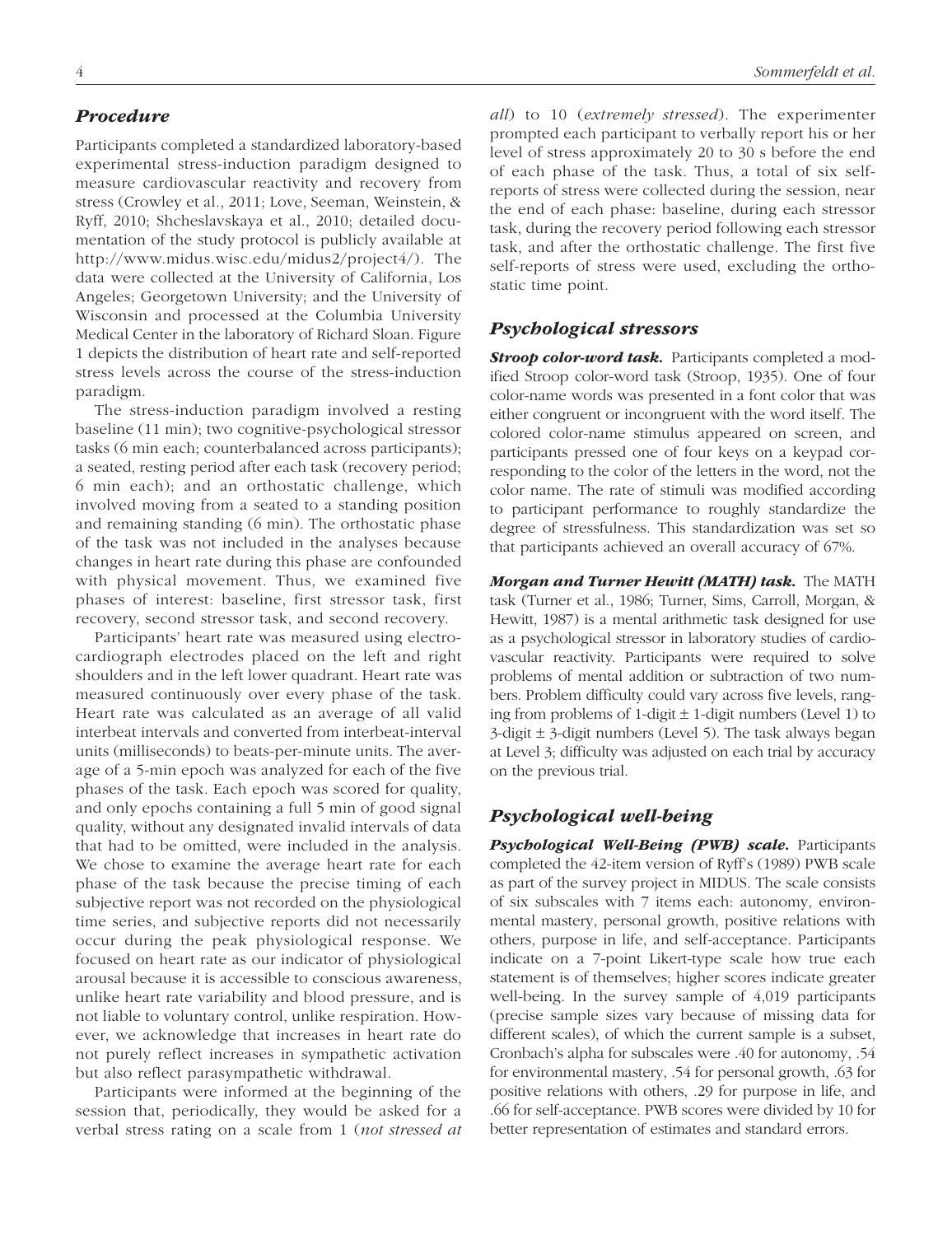

Fig. 1. *(continued on next page)*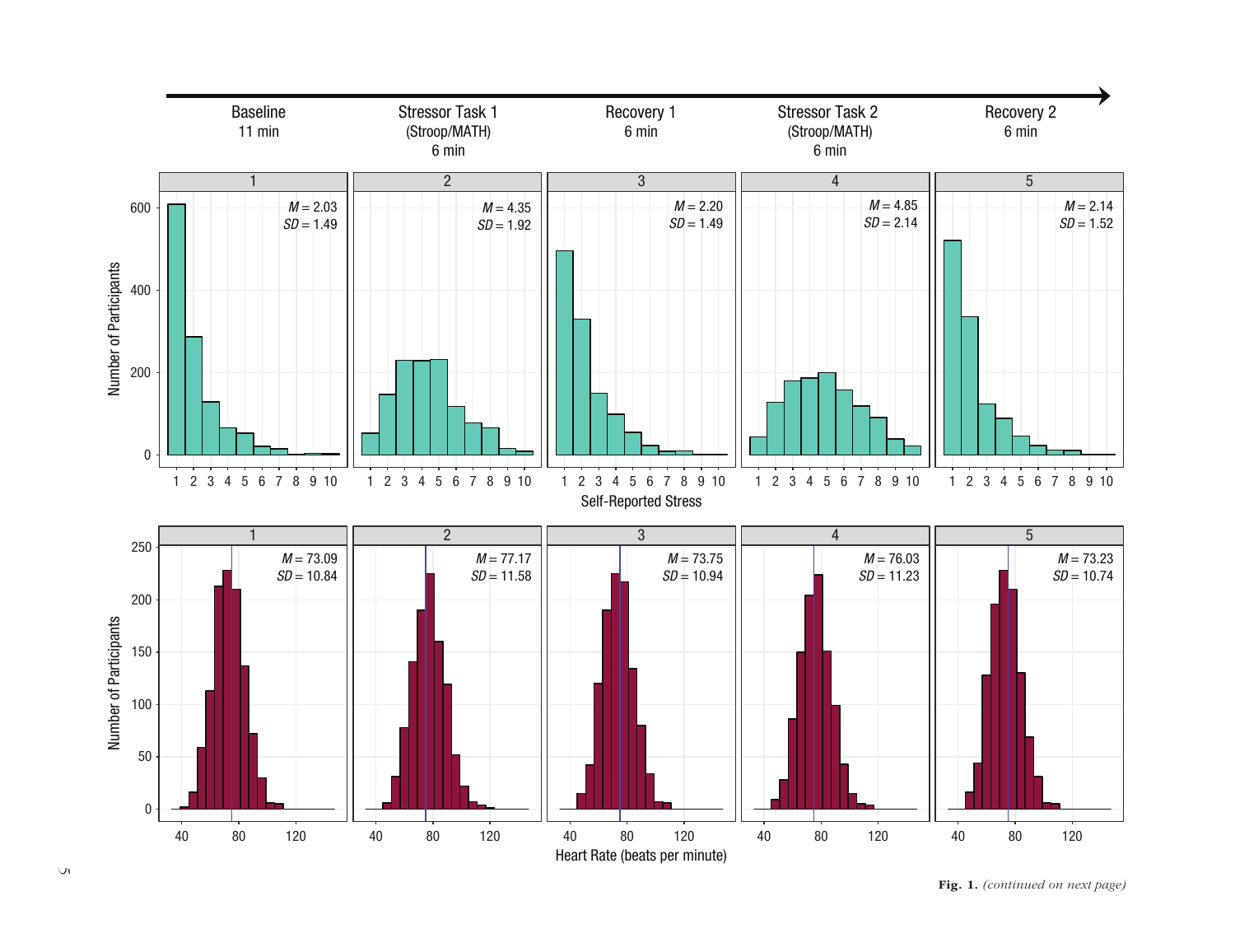Fig. 1. Distributions of self-reported stress levels (top row) and heart rate (bottom row) for each phase of the stress-induction paradigm. Self-reported stress and heart rate histograms, with means and standard deviations, are represented for each of the five phases of the stressinduction testing procedure. The blue vertical line in the heart rate histograms represents a constant of 75 to support comparison across phases of the task. Heart rate is the average across 5 min for each phase of the task. Self-reported stress is a verbal report on a simple scale from 1 (*not stressed at all*) to 10 (*extremely stressed*), reported once near the end of each phase of the task. Thus, there was one average heart rate measure and one self-reported stress measure per participant for each of the five phases of the task; their association composed the stress–heart rate coherence measure. Stroop = Stroop color-word task; MATH = Morgan and Turner Hewitt task.

*Center for Epidemiological Studies Depression Inventory (CES-D).* Participants completed the CES-D (Radloff, 1977) as part of the stress-induction substudy. The CES-D includes 20 items assessing depression symptoms over the past week, rated on a 4-point scale (0 = *rarely or none of the time*, 1 = *some or little of the time*, 2 = *moderately or much of the time*, 3 = *most or almost all the time*). Scores on the CES-D range from 0 to 60, with higher scores indicating more depressive symptoms. In the biomarker sample of 1,255 participants, of which the current sample is a subset, Cronbach's alpha was .89 for the CES-D. CES-D scores were divided by 10 for better representation of estimates and standard errors.

*Spielberger Trait Anxiety Inventory (STAI).* Participants completed the STAI (Spielberger, 1983, 1989) as part of the stress-induction substudy. The STAI includes 20 items designed to assess trait anxiety. Participants rate items such as, "I worry too much over something that really doesn't matter," on a 4-point Likert-type scale  $(1 =$ *almost never*, 4 = *almost always*). Cronbach's alpha was .91 for the STAI in the biomarker sample. STAI scores were divided by 10 for better representation of estimates and standard errors.

#### *Coping strategies*

Participants completed a subset of scales from the COPE Inventory (Carver et al., 1989) as part of the survey project of MIDUS 2. Only one of the subscales was theoretically relevant for our purposes: The denial subscale measures participants' tendency to cope with stress by denying the reality of a stressor or avoiding beliefs that the stressor exists (four items). Cronbach's alpha was .76 for the denial subscale in the survey sample. The other subscales administered were positive reinterpretation and growth (a tendency to identify positive aspects of stressors), active coping (a tendency to take action to deal with the stressor), planning (a tendency to think of plans to deal with the stressor), behavioral disengagement (a tendency to give up on goals that the stressor is interfering with), focus on and venting of emotion (a tendency to focus on distress and express those feelings), and using food to cope. These were not tested because they were not relevant to the hypothesis.

# *Physical well-being*

Fasting blood draws were collected as part of the stressinduction substudy. We examined two inflammatory biomarkers: IL-6 was assayed in the MIDUS Biocore Laboratory (University of Wisconsin–Madison) using a Quantikine high-sensitivity enzyme-linked immunosorbent assay (ELISA) kit HS600B (R&D Systems, Minneapolis, MN). CRP was assayed at the Laboratory for Clinical Biochemistry Research (The University of Vermont) using a BN II nephelometer (Dade Behring, Deerfield, IL) and a particle-enhanced immunonephelometric assay. Distributions for IL-6 and CRP values were positively skewed and therefore log transformed, with bases 2 and 10, respectively.

#### *Statistical analysis*

Statistical analyses were conducted in RStudio (Version 1.1.453; RStudio Team, 2016), in the R programming environment (Version 3.5; R Core Team, 2008), and using the *lme4* package (Bates, Maechler, Bolker, & Walker, 2018; complete analysis scripts are publicly available at [https://zenodo.org/record/3237927#.XPa](https://zenodo.org/record/3237927#.XPaWBBZKgWo) [WBBZKgWo](https://zenodo.org/record/3237927#.XPaWBBZKgWo)). An R Markdown [\(https://rmarkdown](https://rmarkdown.rstudio.com/) [.rstudio.com/\)](https://rmarkdown.rstudio.com/) document including the output of the analysis code is included in the [Supplemental Material](https://journals.sagepub.com/doi/suppl/10.1177/0956797619849555). Our hypothesis is that the within-participants association between self-reported stress and heart rate is positively related to psychological and physical well-being and negatively related to denial coping at the betweenparticipants level.

There are two statistical approaches to examine the relationship between a within-participants association and an individual-differences variable. First, one can derive for each participant an indicator of the strength of the within-participants association (e.g., compute a within-participants correlation coefficient between subjective stress and heart rate) and then correlate this indicator with the individual-differences variable. Second, one can estimate a linear mixed-effects model (LMEM) to examine whether the (statistical) effect of one of the Level 1 variables (e.g., subjective stress) on the other Level 1 variable (e.g., heart rate) is moderated by the individual-differences variable. If, for example, the effect of subjective stress on heart rate is stronger for participants high in psychological well-being, then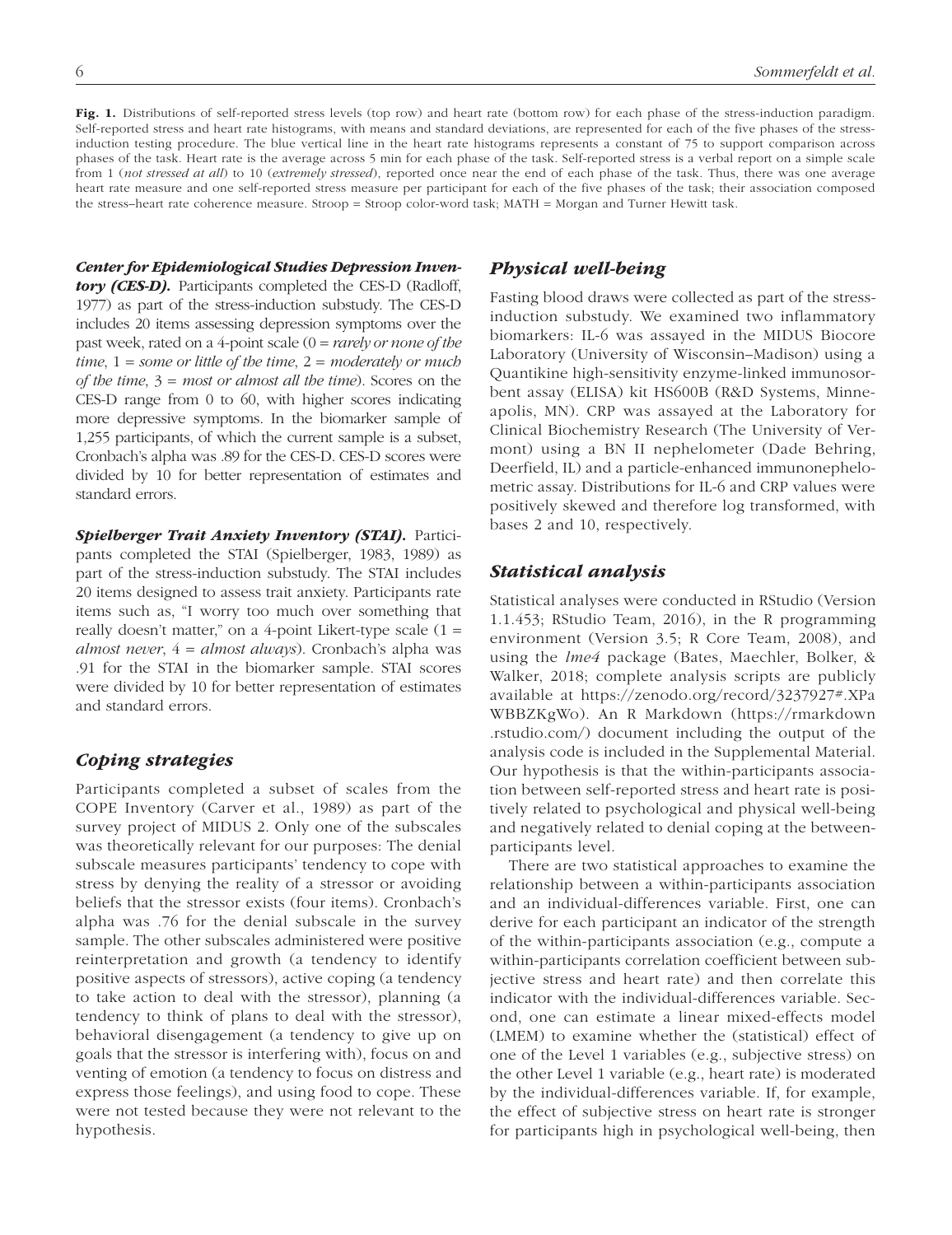the within-participants association is positively related to psychological well-being. The second approach is preferable from a statistical standpoint (Hox, Moerbeek, & Van de Schoot, 2018) but somewhat less intuitive. We therefore report the LMEM approach in the main text but include the within-participants correlation-coefficient approach in Part I in [Supplemental Results](https://journals.sagepub.com/doi/suppl/10.1177/0956797619849555). Findings were consistent across the two approaches, except for those for CRP, which showed an effect in the same direction but was not significant in the correlation approach.

For the LMEM approach, we regressed heart rate on self-reported stress (centered around each participant's own mean), the well-being indicator under consideration (mean centered; e.g., PWB), and their interaction, adjusting for age, the interaction between self-reported stress and age, and nonindependence due to participants and families (Brauer & Curtin, 2018). Our model thus includes six fixed effects: self-reported stress (Level 1), the well-being indicator of interest (Level 2), their interaction, age (Level 2), the interaction of selfreported stress and age, and the intercept. The model includes a by-participant random intercept, a by-participant random slope for stress, and a by-family random intercept. The two by-participant random effects were allowed to correlate.

This model was represented in R as follows:

lmer(heartRate ~ stressClusterMeanCentered \* wellbeingCentered + StressClusterMeanCentered \* ageCentered (1 + stressClusterMeanCentered | subject) +  $(1 | family)$ , data = dfLong).

Our focus was on the interaction effect in this model, which represents the degree to which within-participants associations between self-reported stress and heart rate were related to the well-being indicator (PWB, depression, anxiety, IL-6, and CRP) or denial coping. Age was included as a covariate because of the broad age range of the sample, extending from early to late adulthood and because older participants had lower stress–heart rate coherence,  $b = -0.008$ ,  $F(1, 843.0) =$ 7.754, *p* = .005. Gender was not associated with stress– heart rate coherence,  $b = 0.051$ ,  $F(1, 850.0) = 0.560$ ,  $p =$ .455, and so was not included as a covariate in the analyses. We fitted a separate model for each of the five well-being indicators of interest and denial coping (six total tests). The Anova() function in the *car* package (Version 3.0.0; Fox & Weisberg, 2011) provided estimates of *F*, error *df* (via Kenward-Roger approximation), and *p*. Multiple comparisons of the six different tests were corrected using the Holm-Bonferroni method.

# **Results**

# *Stress–heart rate coherence and well-being*

Stress–heart rate coherence was examined in relation to multiple markers of psychological and physical wellbeing. Table 2 and Figure 2 summarize these results. The statistical effect of stress on heart rate was found to be moderated by PWB, *b* = 0.050, *F*(1, 822.8) = 26.70, *p* < .0001; participants with higher stress–heart rate coherence also reported higher psychological wellbeing. The opposite was true for depressive symptoms, *b* = −0.249, *F*(1, 783.7) = 36.77, *p* < .0001, and trait anxiety, *b* = −0.211, *F*(1, 769.4) = 32.49, *p* < .0001; individuals with higher stress–heart rate coherence reported fewer depressive symptoms and had lower trait anxiety. Part III in [Supplemental Results](https://journals.sagepub.com/doi/suppl/10.1177/0956797619849555) describes exploratory analyses investigating PWB subscales. For physical wellbeing, the statistical effect of stress on heart rate was found to be significantly moderated by IL-6 and CRP; participants with higher stress–heart rate coherence also

Table 2. Relationships Between Stress-Heart Rate Coherence and Well-Being Indicators and Between Stress–Heart Rate Coherence and Denial Coping, Adjusted for Age

| Variable                                    | M(SD)        | $\boldsymbol{b}$ | SE    | F     | Error df | Þ       | Adjusted $p^a$ |  |
|---------------------------------------------|--------------|------------------|-------|-------|----------|---------|----------------|--|
| Psychological well-being                    |              |                  |       |       |          |         |                |  |
| Psychological well-being<br>(divided by 10) | 23.28 (3.52) | 0.050            | 0.010 | 26.70 | 822.8    | < .0001 | < .0001        |  |
| Depression (divided by 10)                  | 0.86(0.81)   | $-0.249$         | 0.041 | 36.77 | 783.7    | < .0001 | < .0001        |  |
| Anxiety (divided by 10)                     | 3.42(0.90)   | $-0.211$         | 0.037 | 32.49 | 769.4    | < .0001 | < .0001        |  |
| Physical well-being                         |              |                  |       |       |          |         |                |  |
| Interleukin- $6$ ( $log2$ )                 | 2.96(2.89)   | $-0.145$         | 0.031 | 22.20 | 762.3    | < .0001 | < .0001        |  |
| C-reactive protein (log10)                  | 2.85(4.26)   | $-0.175$         | 0.065 | 7.16  | 827.2    | .008    | .008           |  |
| Denial coping                               | 6.09(2.22)   | $-0.069$         | 0.015 | 20.69 | 853.3    | < .0001 | < .0001        |  |

a The *p*s in this column were Holm-Bonferroni adjusted.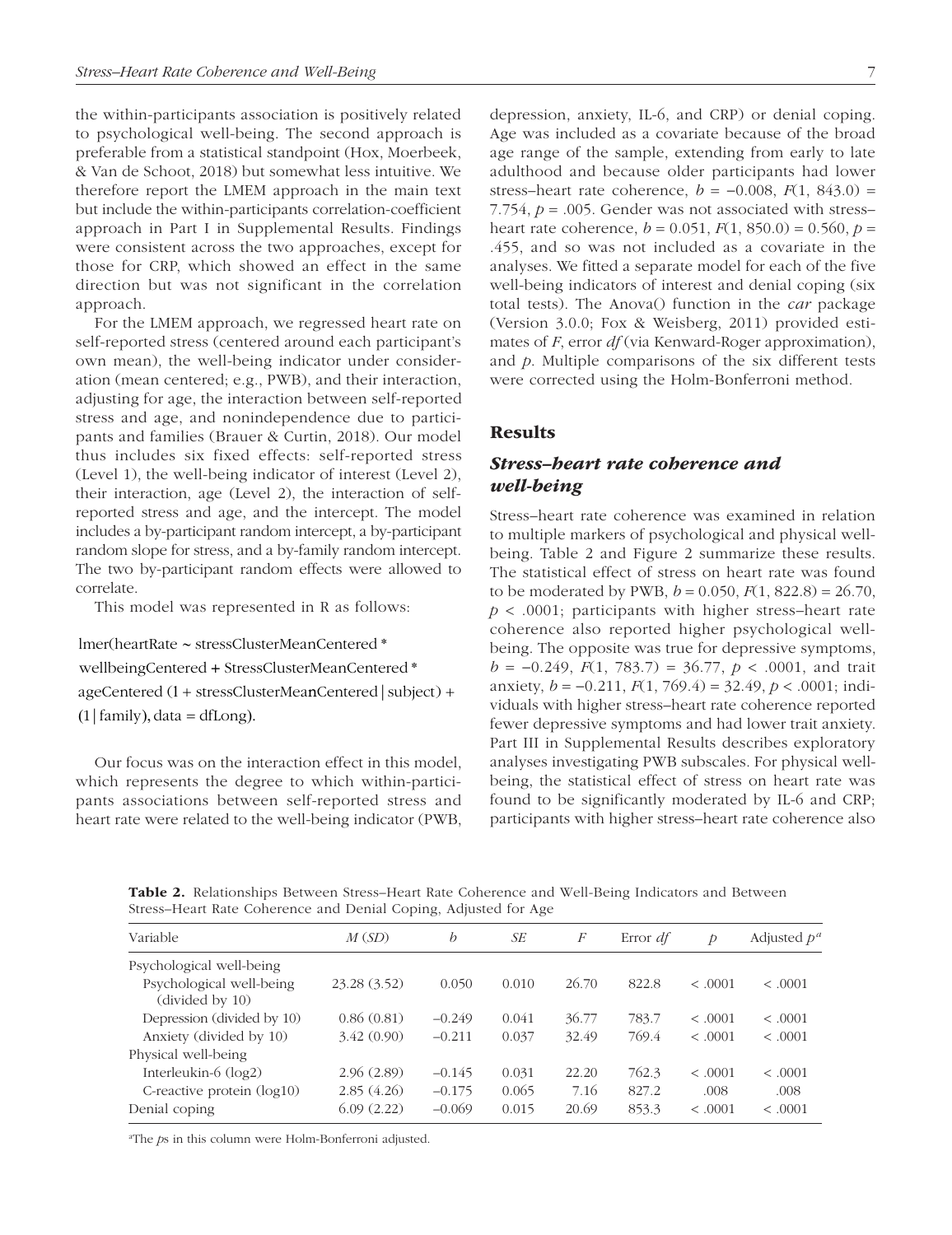

Fig. 2. Association between stress and heart rate for high (1 *SD* above the mean) and low (1 *SD* below the mean) levels of each well-being indicator and of denial coping. Gray shading represents 95% confidence intervals.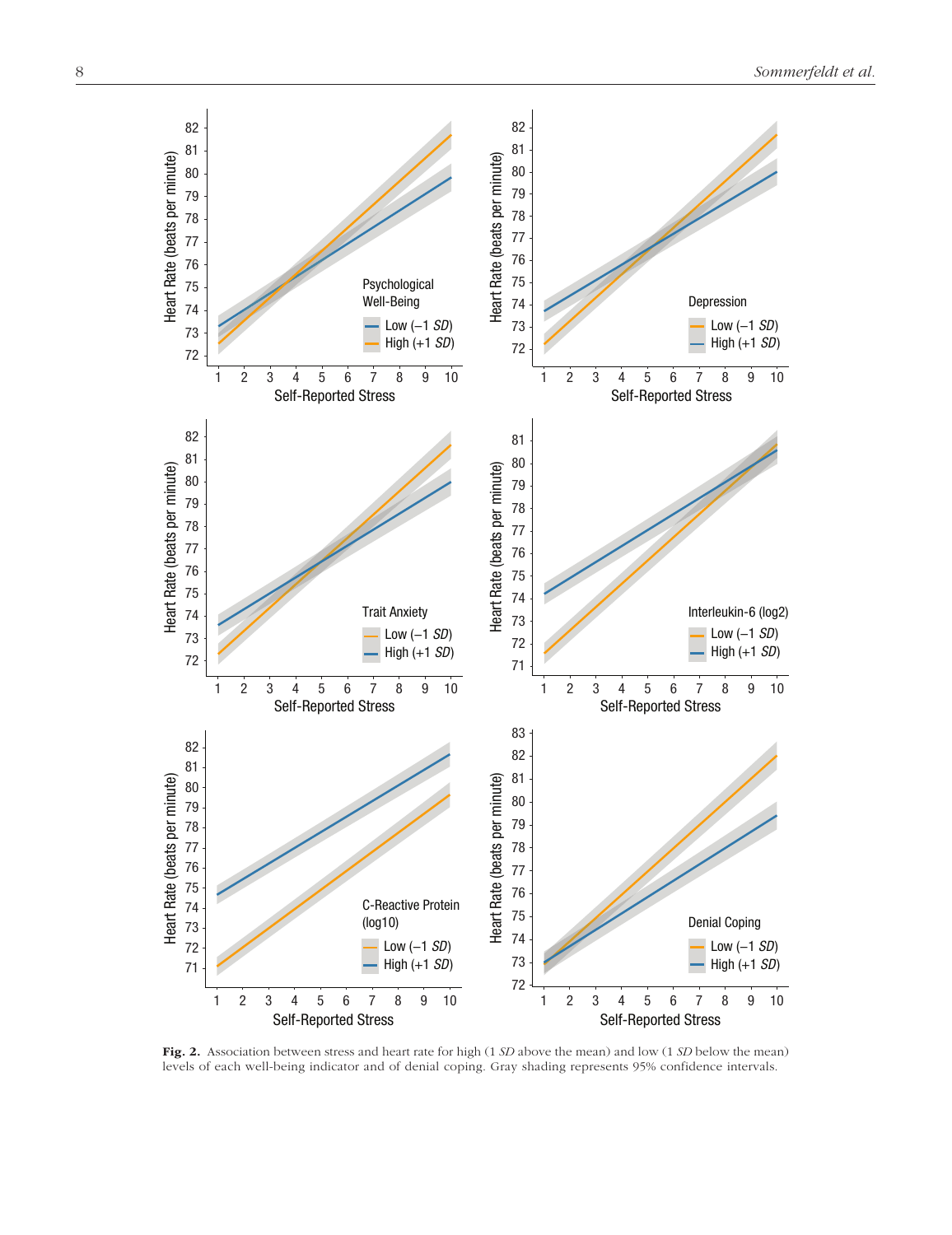| Measure           | M(SD)         | h        | SЕ    | F        | Error $df$ | Þ       |
|-------------------|---------------|----------|-------|----------|------------|---------|
| Reactivity        |               |          |       |          |            |         |
| Subjective stress | 2.6(1.75)     | $-0.062$ | 0.019 | 10.35    | 714.5      | .001    |
| Heart rate        | 3.42(3.81)    | 0.196    | 0.005 | 1,318.70 | 752.5      | < .0001 |
| Recovery          |               |          |       |          |            |         |
| Subjective stress | $-2.46(1.66)$ | 0.046    | 0.020 | 5.25     | 711.3      | .022    |
| Heart rate        | $-3.06(3.33)$ | $-0.216$ | 0.006 | 1,306.21 | 672.1      | < .0001 |

Table 3. Relationship Between Reactivity and Recovery Measures and Stress–Heart Rate Coherence

had lower IL-6, *b* = −0.145, *F*(1, 762.3) = 22.20, *p* < .0001, and lower CRP, *b* = −0.175, *F*(1, 827.2) = 7.16, *p* = .008.

# *Denial coping*

We also investigated whether stress–heart rate coherence was associated with use of denial as a coping strategy. The statistical effect of stress on heart rate was found to be moderated by denial; higher stress–heart rate coherence was associated with less tendency toward the use of denial as a coping strategy,  $b =$ −0.069, *F*(1, 853.3) = 20.69, *p* < .0001.

#### *Reactivity and recovery*

Stress reactivity and recovery from stress are distinct theoretical constructs that may share overlapping variance with stress–heart rate coherence and may be associated with well-being. Thus, exploratory analyses investigated whether the associations between stress– heart rate coherence and well-being markers (and between stress–heart rate coherence and denial coping) may be due to shared variance with reactivity and recovery indices.

We computed heart rate reactivity for each participant by taking the difference in average heart rate from baseline to each stressor task and then averaging that participant's scores across the two stressor tasks. We computed subjective stress reactivity in the same way. This resulted in two measures: heart rate reactivity and subjective stress reactivity. We also computed recovery measures for heart rate and subjective stress by taking the difference in average heart rate or subjective stress from each recovery period to the previous stressor task and then averaging across the two recovery periods. This resulted in two more measures: heart rate recovery and subjective stress recovery.

Briefly, we fitted the same interaction LMEM, replacing the well-being indicator for each reactivity and recovery measure (four separate models). The statistical effect of stress on heart rate was found to be moderated by each reactivity and recovery measure. Table 3 details these results. We also fitted our original LMEM but included the reactivity and recovery measures as covariates. In models adjusting for the two reactivity and two recovery measures, stress–heart rate coherence was still significantly associated with the well-being markers and denial coping. Table 4 details these results.

Reactivity and recovery measures generally were not associated with the well-being indicators, with a few exceptions. We fitted an LMEM, regressing each wellbeing indicator on the two reactivity and two recovery measures, adjusting for age and nonindependence due to families (for complete details on the model, see R Markdown in the [Supplemental Material](https://journals.sagepub.com/doi/suppl/10.1177/0956797619849555)). Heart rate recovery was significantly associated with PWB,  $b =$ −1.239, *F*(1, 1009.1) = 6.15, *p* = .013, as well as trait anxiety,  $b = 0.284$ ,  $F(1, 974.5) = 5.04$ ,  $p = .025$ ; greater

Table 4. Relationship Between Stress–Heart Rate Coherence and Well-Being Indicators and Between Stress–Heart Rate Coherence and Denial Coping, Adjusted for Stress and Heart Rate Reactivity and Recovery

| Variable                                 | $\boldsymbol{b}$ | SE    | F     | Error df | p       |
|------------------------------------------|------------------|-------|-------|----------|---------|
| Psychological well-being                 |                  |       |       |          |         |
| Psychological well-being (divided by 10) | 0.051            | 0.010 | 26.94 | 814.3    | < .0001 |
| Depression (divided by 10)               | $-0.250$         | 0.041 | 36.52 | 775.5    | < .0001 |
| Anxiety (divided by 10)                  | $-0.210$         | 0.037 | 31.88 | 761.2    | < .0001 |
| Physical well-being                      |                  |       |       |          |         |
| Interleukin-6 (log2)                     | $-0.150$         | 0.031 | 23.14 | 754.1    | < .0001 |
| C-reactive protein (log10)               | $-0.183$         | 0.066 | 7.68  | 815.5    | .006    |
| Denial coping                            | $-0.070$         | 0.015 | 20.92 | 844.9    | < .0001 |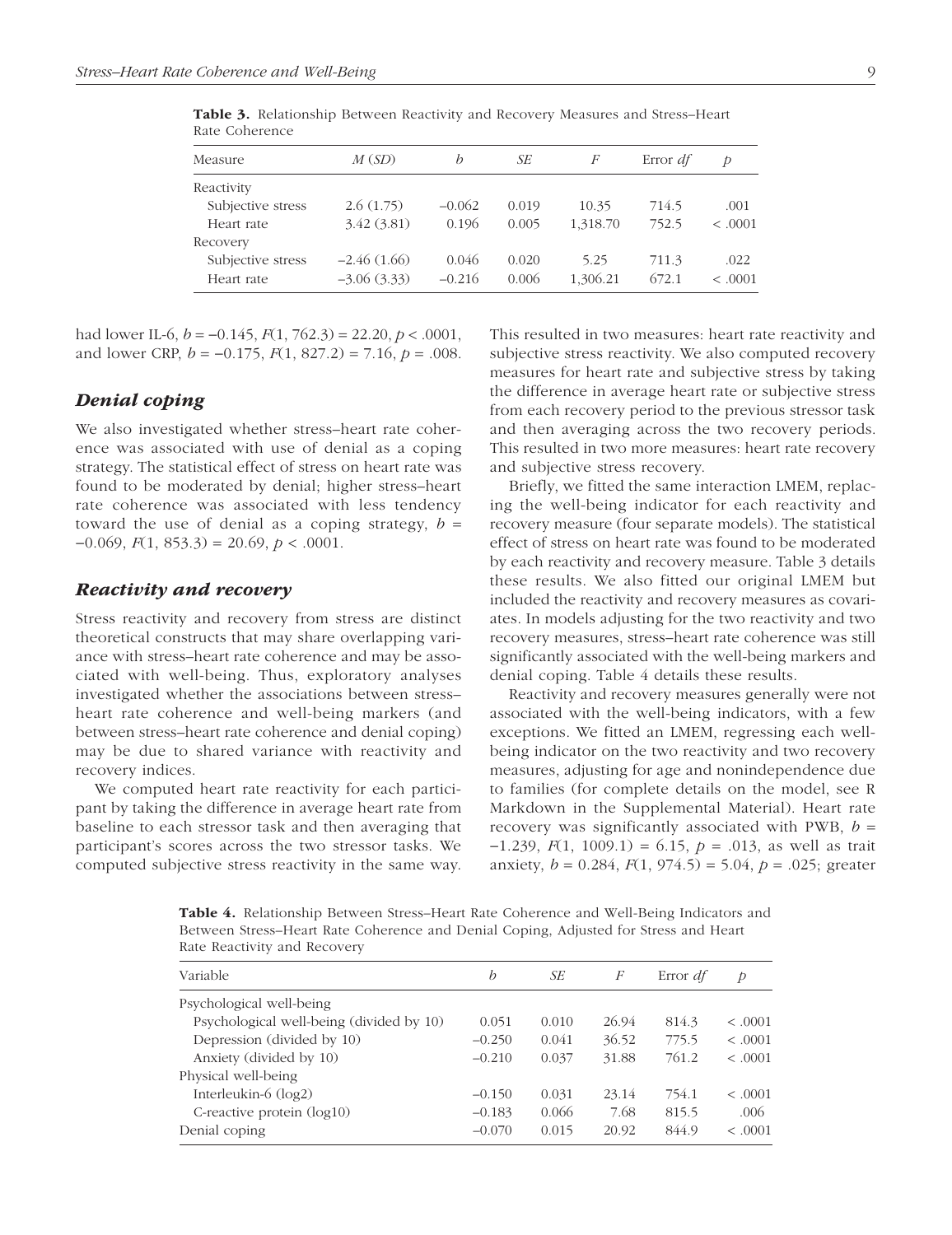decreases in heart rate from stressor to recovery periods were associated with higher psychological well-being and lower trait anxiety. Heart rate reactivity was significantly associated with CRP,  $b = -0.017$ ,  $F(1, 985.5) =$ 7.12,  $p = 0.008$ ; greater increases in heart rate from baseline to stressor periods were associated with lower CRP. All other results were not significant (for the full model results, see "Reactivity and Recovery" in the R Markdown file).

#### *Variability in stress–heart rate coherence*

We also examined variability in stress–heart rate coherence. We estimated an LMEM predicting heart rate from self-reported stress, taking into account that both variables were repeated measures (five data points per variable and per participant across the course of the stress-induction paradigm). We used the "coef()" method in the R package *lmer* to extract each participant's empirical best linear unbiased predictor (EBLUP). We emphasize that EBLUPs were extracted only to plot their distribution and were not used in any models. Participants whose self-reported stress was positively and strongly associated with their heart rate will have larger EBLUPs, and participants whose self-reported stress was not strongly associated with their heart rate will have EBLUPs closer to 0. Participants whose selfreported stress increased while their heart rate decreased, or whose self-reported stress decreased while their heart rate increased, will have EBLUPs less than 0. Figure 3 depicts associations between heart rate and self-reported stress for each individual in the sample to graphically display the variability in stress–heart rate coherence.

#### **Discussion**

We examined the functional significance of coherence between physiology and the subjective experience of stress within individuals and found it to be tied to multiple markers of well-being. Although coherence across subjective experience and physiology has often been theorized as important to adaptive functioning (e.g., Darwin, 1872/2009; Ekman, 1992; Lang, 1988; Lazarus, 1991; Levenson, 1994; Plutchik, 1980), it has rarely been demonstrated, with little consideration of whether coherence across response systems may be present primarily in high-functioning individuals.

This work constitutes an initial nomological network (Cronbach & Meehl, 1955) supporting stress–heart rate coherence as a measure perhaps tied to awareness and acceptance of mental states by demonstrating predicted interrelationships between stress–heart rate coherence and indices of denial coping and well-being. Specifically, we revealed positive associations between stress–heart rate coherence and psychological well-being and inverse associations between stress–heart rate coherence and factors commonly associated with reduced well-being, including anxiety, depression, and proinflammatory markers. Furthermore, stress–heart rate coherence was shown to be inversely associated with denial coping, suggesting that for at least some individuals, low stress– heart rate coherence may be due to the attempt to deny one's own feelings and the reality of stressors. Additional work is necessary to further specify this nomological network.

Because our study was cross-sectional and observational (i.e., lacked any experimental manipulation of stress–heart rate coherence or well-being), the directionality of the observed associations cannot be determined. For example, high stress–heart rate coherence is likely to support effective emotion regulation by affording signals on which effortful emotion regulation can operate. However, it is possible that individuals skilled at regulating their emotions may be more willing to attend to, confront, and accept their feelings because they are confident in their ability to successfully manage them. Similarly, individuals with high psychological and physical well-being may have more resources available to confront and correctly identify their own stress responses. The cross-sectional nature of this study also precludes evidence to support stress–heart rate coherence as a more stable trait measure. Future studies measuring stress–heart rate coherence at multiple points in time and across different contexts will help to establish the stability of stress–heart rate coherence within individuals and what states, such as fatigue, might impact it.

Additional studies are also needed to evaluate the causal status of stress–heart rate coherence as a contributor to well-being. For example, it would be fruitful to examine changes in stress–heart rate coherence over the course of interventions thought to improve metacognitive awareness, such as cognitive behavioral therapy or mindfulness. It is also important to examine whether increases in stress–heart rate coherence track with or precede improvements in symptomatology over the course of treatment. Investigating stress–heart rate coherence in relation to other measures of awareness of mental states would suggest convergent validity. For example, individuals scoring high on measures of emotional intelligence or cognitive insight would be expected to have high stress–heart rate coherence.

An important caveat of this study is that changes in heart rate are not purely due to stress. Individuals who reported low levels of stress but demonstrated elevated heart rate may have been experiencing a mental state other than stress that elevated their heart rate, such as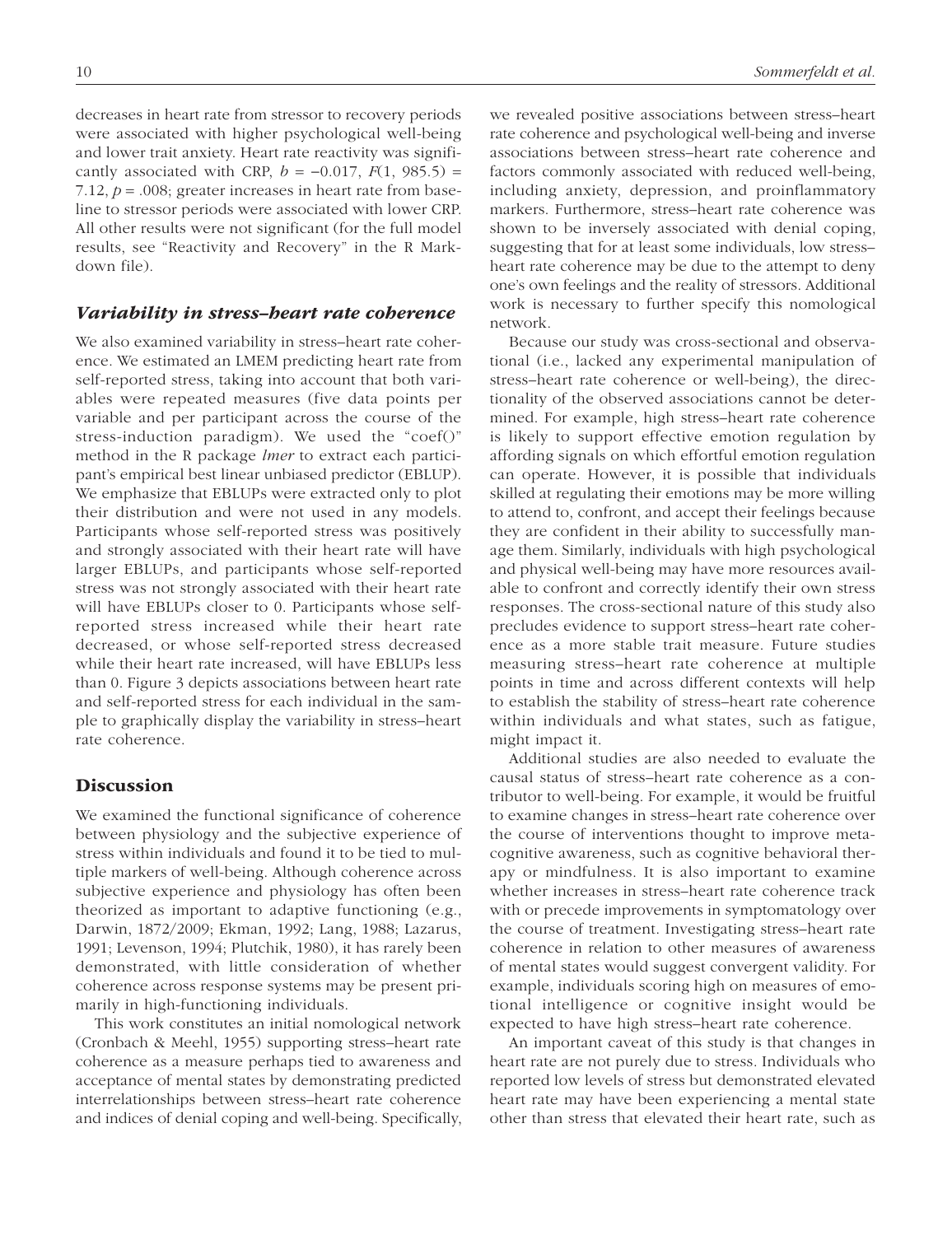

Fig. 3. Stress–heart rate coherence across the sample. The top panel shows slopes for the association between self-reported stress and heart rate. Each line represents a separate participant, and colors indicate the strength of the association. The bottom panel shows the distribution of empirical best linear unbiased predictors (EBLUPs) for within-participants associations between stress and heart rate.

greater arousal or engagement with the task. If queried about such experiences, they may have reported levels of arousal that tracked strongly with their heart rate and thus demonstrated strong associations between physiology and a subjective experience that was not stress. However, sitting at a computer to complete psychological stressor tasks helps to eliminate most physical-activity explanations for changes in heart rate, although future studies should also measure smaller movements (e.g., attaching an accelerometer to the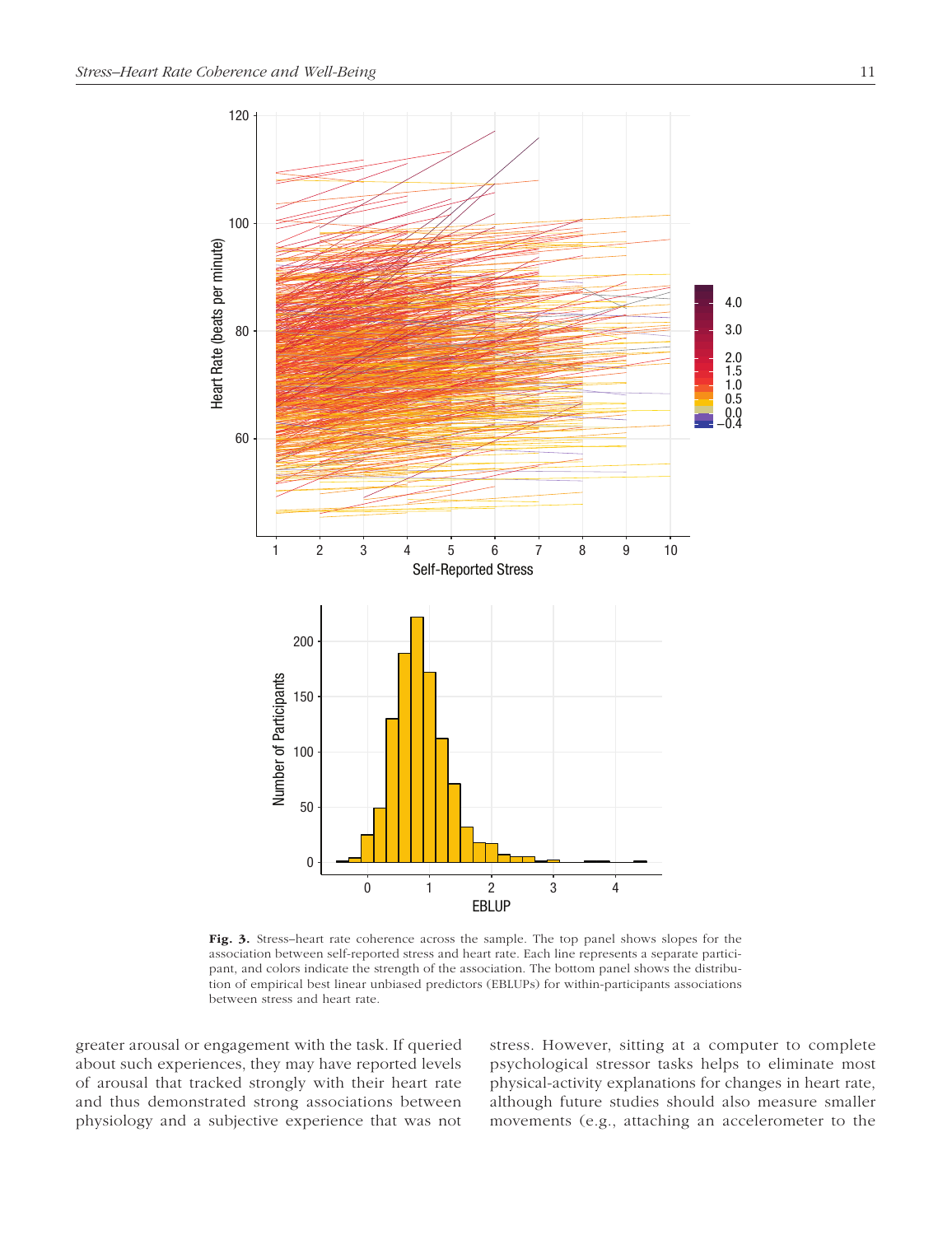chair) for more complete examination of this potential confound.

It is important to assess whether the relationship between well-being and subjective experience-physiology coherence in the context of stress generalizes to other emotions, which have less clear physiological indicators. Likewise, assessing the coherence of subjective experience with physiological variables other than heart rate (e.g., corrugator and zygomatic facial electromyography, skin conductance response, pupil dilation) to compute an aggregate measure of physiological arousal would also benefit future research. An aggregate measure of multiple indices may better reflect physiological arousal across diverse individuals who respond to stress through changes in different physiological systems.

The current study benefited from extensive and detailed assessments from a large and sociodemographically diverse sample. However, the study was not designed specifically to investigate stress–heart rate coherence, which may require more precise measurements. For example, our finding that age was associated with lower stress–heart rate coherence may suggest that a more precise scale for measuring subjective stress is needed. Older individuals may have a reduced range of cardiac reactivity but perhaps perceive more precise changes in mental stress garnered from the breadth of experience across their lives that may not have been captured by the current 10-point subjective stress scale. A higher density of self-reports may also allow for a more reliable measurement within each participant. However, including additional self-reports must be balanced with the aim to induce stress or emotion. Asking participants to repeatedly report subjective experience can elicit increased awareness or even change the emotional response (Kassam & Mendes, 2013) and, thus, influence the measurement of stress–heart rate coherence. However, Mauss, Levenson, McCarter, Wilhelm, and Gross (2005) demonstrated comparable emotionrelevant experiential and physiological responses between participants who completed continuous ratings of their emotion while watching emotion-eliciting films and participants who provided no ratings.

# Conclusion

Within-participants stress–heart rate coherence across stress induction and recovery shows promise as a novel characteristic that may contribute not only to psychological but also to physical well-being. The current work is part of an emerging program of inquiry on stress–heart rate coherence as a measure of awareness and acceptance of mental states that is

12 *Sommerfeldt et al.*

linked to adaptive functioning. Broadly, this work underscores the importance of considering the coherence between measures as an index that can offer information beyond what either measure provides in isolation. The findings raise the possibility that awareness of the coupling between mental states and physiology is adaptive and may represent a key ingredient for psychological and physical well-being.

#### Action Editor

Ian H. Gotlib served as action editor for this article.

#### Author Contributions

S. L. Sommerfeldt developed the current study concept. S. L. Sommerfeldt analyzed the data with help from M. Brauer, S. M. Schaefer, and R. J. Davidson. C. D. Ryff led the Midlife in the United States study design. S. L. Sommerfeldt drafted the manuscript, and all other authors provided critical revisions. All the authors approved the final manuscript for submission.

#### ORCID iDs

Sasha L. Sommerfeldt **D** <https://orcid.org/0000-0003-1373-9480> Markus Brauer D <https://orcid.org/0000-0003-4395-2282>

#### Acknowledgments

The authors are grateful to Jeanette Mumford, Lyn Abramson, Craig Berridge, Brittany Travers, Melissa Rosenkranz, Daniel Grupe, Robin Goldman, Joe Wielgosz, and Cecilia Westbrook for their feedback on the project.

#### Declaration of Conflicting Interests

The author(s) declared that there were no conflicts of interest with respect to the authorship or the publication of this article.

#### Funding

This work was supported by the John D. and Catherine T. MacArthur Foundation Research Network, the National Institute on Aging (P01-AG020166, U19-AG051426), and the National Institutes of Health (NIH) National Center for Advancing Translational Sciences Clinical and Translational Science Award program—UL1TR001409 (Georgetown University), UL1TR001881 (University of California, Los Angeles), 1UL1RR025011 (University of Wisconsin–Madison). S. L. Sommerfeldt was also supported by a University of Wisconsin– Madison fellowship and a predoctoral fellowship through the Training Program in Emotion Research (NIH Grant No. T32MH018931-28).

#### Supplemental Material

Additional supporting information can be found at [http://](http://journals.sagepub.com/doi/suppl/10.1177/0956797619849555) [journals.sagepub.com/doi/suppl/10.1177/0956797619849555](http://journals.sagepub.com/doi/suppl/10.1177/0956797619849555)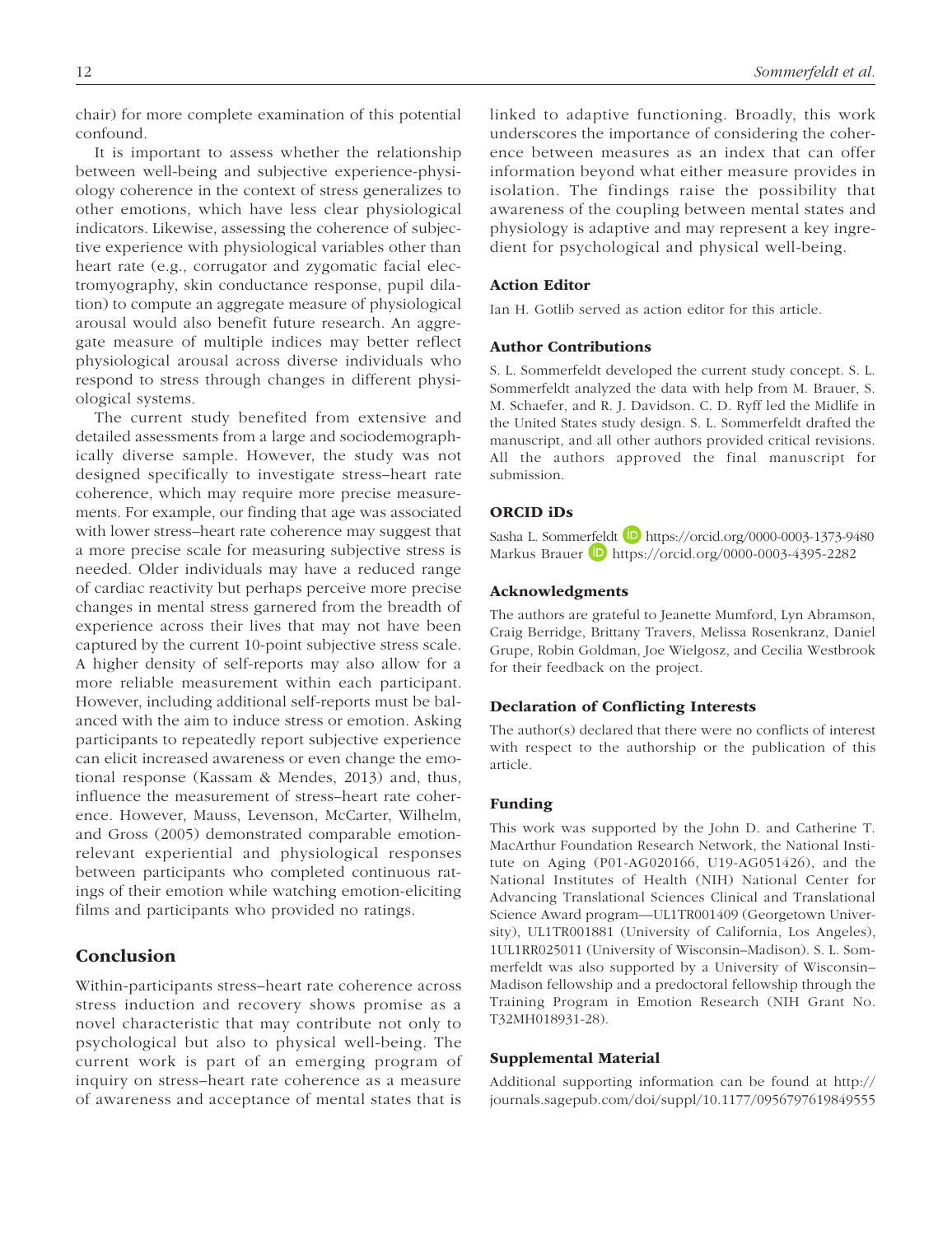#### Open Practices



All data are publicly available and can be accessed at [http://www](http://www.icpsr.umich.edu/icpsrweb/ICPSR/studies/29282) [.icpsr.umich.edu/icpsrweb/ICPSR/studies/29282](http://www.icpsr.umich.edu/icpsrweb/ICPSR/studies/29282) and [http://www](http://www.icpsr.umich.edu/icpsrweb/ICPSR/studies/04652) [.icpsr.umich.edu/icpsrweb/ICPSR/studies/04652.](http://www.icpsr.umich.edu/icpsrweb/ICPSR/studies/04652) Data-analysis code is available at [https://zenodo.org/record/3237927#.XPaW](https://zenodo.org/record/3237927#.XPaWBBZKgWo) [BBZKgWo](https://zenodo.org/record/3237927#.XPaWBBZKgWo). The design and analysis plans for this study were not preregistered. The complete Open Practices Disclosure for this article can be found at [http://journals.sagepub.com/doi/](http://journals.sagepub.com/doi/suppl/10.1177/0956797619849555) [suppl/10.1177/0956797619849555.](http://journals.sagepub.com/doi/suppl/10.1177/0956797619849555) This article has received the badge for Open Materials. More information about the Open Practices badges can be found at [http://www.psychologicalscience](http://www.psychologicalscience.org/publications/badges) [.org/publications/badges](http://www.psychologicalscience.org/publications/badges).

#### References

- Avero, P., & Calvo, M. G. (1999). Emotional reactivity to socialevaluative stress: Gender differences in response systems concordance. *Personality and Individual Differences*, *27*, 155–170.
- Bates, D., Maechler, M., Bolker, B., & Walker, S. (2018). *lme4: Linear mixed-effects models using 'Eigen' and S4* (R package Version 1.1-7) [Computer software]. Retrieved from <https://cran.r-project.org/web/packages/lme4/index.html>
- Brauer, M., & Curtin, J. J. (2018). Linear mixed-effects models and the analysis of nonindependent data: A unified framework to analyze categorical and continuous independent variables that vary within-subjects and/or within-items. *Psychological Methods*, *23*, 389–411. doi:10.1037/met0000159
- Campbell, J., & Ehlert, U. (2012). Acute psychosocial stress: Does the emotional stress response correspond with physiological responses? *Psychoneuroendocrinology*, *37*, 1111–1134.
- Carver, C. S., Scheier, M. F., & Weintraub, J. K. (1989). Assessing coping strategies: A theoretically based approach. *Journal of Personality and Social Psychology*, *56*, 267–283.
- Chiba, S., Numakawa, T., Ninomiya, M., Richards, M. C., Wakabayashi, C., & Kunugi, H. (2012). Chronic restraint stress causes anxiety- and depression-like behaviors, downregulates glucocorticoid receptor expression, and attenuates glutamate release induced by brain-derived neurotrophic factor in the prefrontal cortex. *Progress in Neuro-Psychopharmacology and Biological Psychiatry*, *39*, 112–119.
- Chrousos, G. P. (2009). Stress and disorders of the stress system. *Nature Reviews Endocrinology*, *5*, 374–381.
- Cronbach, L. J., & Meehl, P. E. (1955). Construct validity in psychological tests. *Psychological Bulletin*, *52*, 281–302.
- Crowley, O. V., McKinley, P. S., Burg, M. M., Schwartz, J. E., Ryff, C. D., Weinstein, M., & Sloan, R. P. (2011). The interactive effect of change in perceived stress and trait anxiety on vagal recovery from cognitive challenge. *International Journal of Psychophysiology*, *82*, 225–232.
- Darwin, C. (2009). *The expression of the emotions in man and animals* (P. Ekman, Ed.). Oxford, England: Oxford University Press. (Original work published 1872)
- Ditzen, B., Schmidt, S., Strauss, B., Nater, U. M., Ehlert, U., & Heinrichs, M. (2008). Adult attachment and social support interact to reduce psychological but not cortisol responses to stress. *Journal of Psychosomatic Research*, *64*, 479–486.
- Ekman, P. (1992). An argument for basic emotions. *Cognition & Emotion*, *6*, 169–200.
- Fox, J. & Weisberg, S. (2011). *An R companion to applied regression* (2nd ed). Thousand Oaks, CA: SAGE.
- Gotlib, I. H., & Joormann, J. (2010). Cognition and depression: Current status and future directions. *Annual Review of Clinical Psychology*, *6*, 285–312.
- Grupe, D. W., Schaefer, S. M., Lapate, R. C., Schoen, A. J., Gresham, L. K., Mumford, J. A., & Davidson, R. J. (2018). Behavioral and neural indices of affective coloring for neutral social stimuli. *Social Cognitive and Affective Neuroscience*, *13*, 310–320. doi:10.1093/scan/nsy011
- Hastings, P. D., Nuselovici, J. N., Klimes-Dougan, B., Kendziora, K. T., Usher, B. A., Ho, M. H. R., & Zahn-Waxler, C. (2009). Dysregulated coherence of subjective and cardiac emotional activation in adolescents with internalizing and externalizing problems. *Journal of Child Psychology and Psychiatry*, *50*, 1348–1356.
- Hox, J. J., Moerbeek, M., & Van de Schoot, R. (2018). *Multilevel analysis: Techniques and applications* (3rd ed.). New York, NY: Routledge.
- Kassam, K. S., & Mendes, W. B. (2013). The effects of measuring emotion: Physiological reactions to emotional situations depend on whether someone is asking. *PLOS ONE*, *8*(6), Article e64959. doi:10.1371/journal.pone.0064959.g001
- Lang, P. J. (1988). What are the data of emotion? In V. Hamilton, G. H. Bower, & N. Frijda (Eds.), *Cognitive perspectives on emotion and motivation* (pp. 173–191). Amsterdam, The Netherlands: Martinus Nijhoff Publishers.
- Lapate, R. C., Rokers, B., Li, T., & Davidson, R. J. (2014). Nonconscious emotional activation colors first impressions: A regulatory role for conscious awareness. *Psychological Science*, *25*, 349–357.
- Lazarus, R. S. (1991). *Emotion and adaptation*. Oxford, England: Oxford University Press.
- Levenson, R. W. (1994). Human emotion: A functional view. In P. Ekman & R. J. Davidson (Eds.), *The nature of emotion: Fundamental questions* (pp. 123–126). New York, NY: Oxford University Press.
- Love, G., Seeman, T. E., Weinstein, M., & Ryff, C. D. (2010). Bioindicators in the MIDUS national study: Protocol, measures, sample, and comparative context. *Journal of Aging and Health*, *22*, 1059–1080.
- Mauss, I., Levenson, R. W., McCarter, L., Wilhelm, F., & Gross, J. (2005). The tie that binds? Coherence among emotion experience, behavior, and physiology. *Emotion*, *5*, 175–190.
- Miller, G. E., Cohen, S., & Ritchey, A. K. (2002). Chronic psychological stress and the regulation of pro-inflammatory cytokines: A glucocorticoid-resistance model. *Health Psychology*, *21*, 531–541.
- Olson, K. C. (2006). *Relationships among psychological and physiological stress reactivity: Assessment of menstrual cycle*